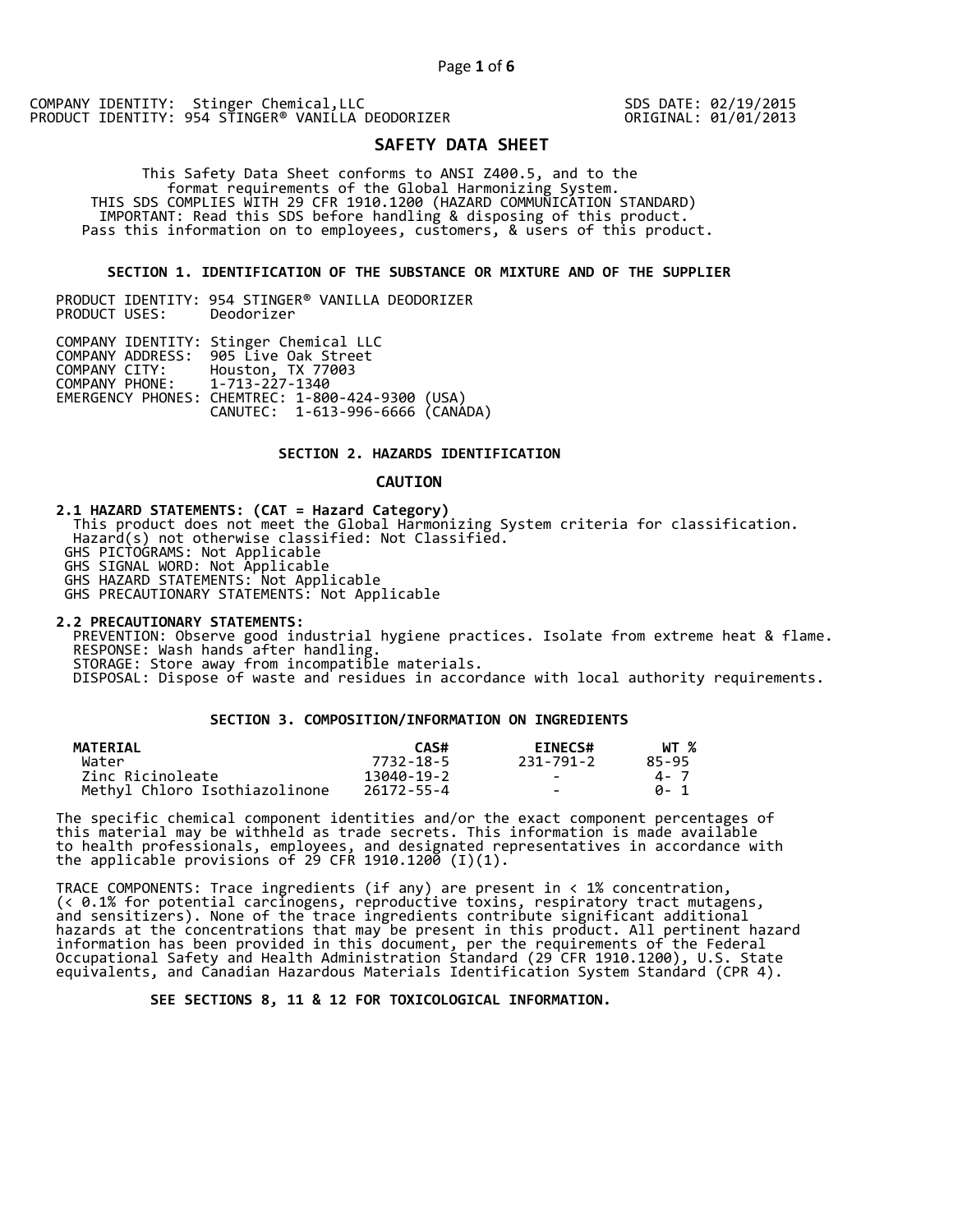SDS DATE: 02/19/2015 ORIGINAL: 01/01/2013

#### **SECTION 4. FIRST AID MEASURES**

4.1 MOST IMPORTANT SYMPTOMS/EFFECTS, ACUTE & CHRONIC: See Section 11 for Symptoms/Effects (acute & chronic).

4.2 EYE CONTACT: For eyes, flush with plenty of water for 15 minutes & get medical attention.

4.3 SKIN CONTACT: In case of contact with skin immediately remove contaminated clothing. Wash with soap & water.

4.4 INHALATION:

 After high vapor exposure, remove to fresh air. If breathing is difficult, give oxygen. If breathing has stopped, trained personnel should immediately begin artificial respiration. If the heart has stopped, trained personnel should immediately begin cardiopulmonary resuscitation (CPR).

4.5 SWALLOWING: Rinse mouth. GET MEDICAL ATTENTION IMMEDIATELY. Do NOT give liquids to an unconscious or convulsing person.

### **SECTION 5. FIRE FIGHTING MEASURES**

5.1 FIRE & EXPLOSION PREVENTIVE MEASURES: NO open flames.

- 5.2 SUITABLE (& UNSUITABLE) EXTINGUISHING MEDIA: Use dry powder.
- 5.3 SPECIAL PROTECTIVE EQUIPMENT & PRECAUTIONS FOR FIRE FIGHTERS: Water spray may be ineffective on fire but can protect fire-fighters & cool closed containers. Use fog nozzles if water is used. Do not enter confined fire-space without full bunker gear. (Helmet with face shield, bunker coats, gloves & rubber boots).

5.4 SPECIFIC HAZARDS OF CHEMICAL & HAZARDOUS COMBUSTION PRODUCTS: SLIGHTLY COMBUSTIBLE! Isolate from oxidizers, heat, & open flame. Closed containers may explode if exposed to extreme heat. Applying to hot surfaces requires special precautions. Continue all label precautions!

# **SECTION 6. ACCIDENTAL RELEASE MEASURES**

- 6.1 PERSONAL PRECAUTIONS, PROTECTIVE EQUIPMENT & EMERGENCY PROCEDURES: Keep unprotected personnel away. Wear appropriate personal protective equipment given in Section 8.
- 6.2 ENVIRONMENTAL PRECAUTIONS: Keep from entering storm sewers and ditches which lead to waterways.
- 6.3 METHODS & MATERIAL FOR CONTAINMENT & CLEAN-UP: Stop spill at source. Dike and contain. Collect leaking & spilled liquid in sealable containers as far as possible.

# **SECTION 7. HANDLING AND STORAGE**

7.1 PRECAUTIONS FOR SAFE HANDLING: Isolate from oxidizers, heat, & open flame. Avoid prolonged or repeated Avoid prolonged or repeated contact. Consult Safety Equipment Supplier. Avoid free fall of liquid. Ground containers when transferring. Do not flame cut, braze, or weld. Continue all label precautions!

7.2 CONDITIONS FOR SAFE STORAGE, INCLUDING ANY INCOMPATIBILITIES: Isolate from strong oxidants. Do not store above 49 C/120 F. Keep container tightly closed & upright when not in use to prevent leakage.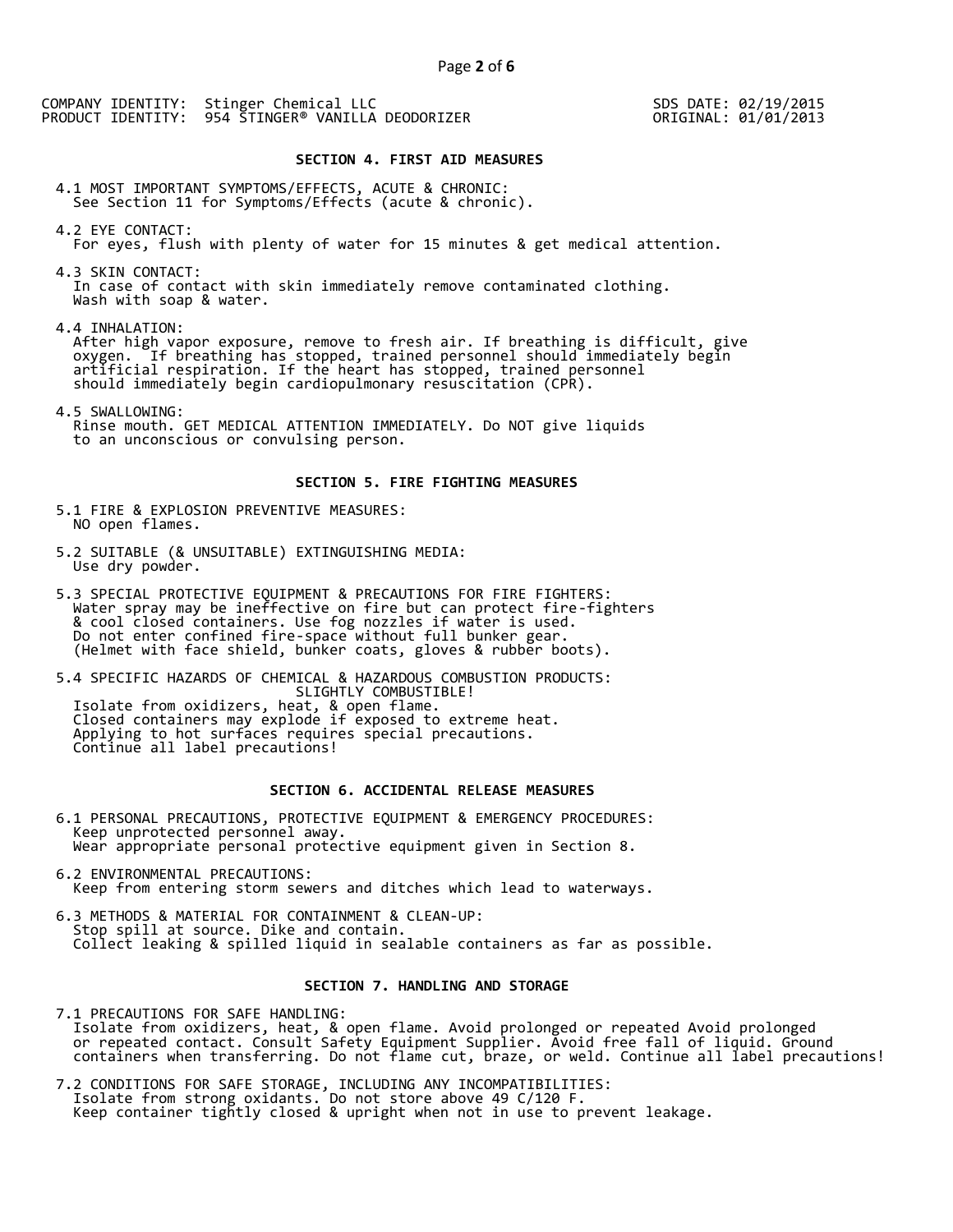SDS DATE: 02/19/2015 ORIGINAL: 01/01/2013

# **SECTION 8. EXPOSURE CONTROLS/PERSONAL PROTECTION**

| <b>8.1 EXPOSURE LIMITS:</b><br><b>MATERIAL</b> | CAS#       |                                   | <b>EINECS# TWA (OSHA)</b> | TLV (ACGIH) |
|------------------------------------------------|------------|-----------------------------------|---------------------------|-------------|
| Water                                          | 7732-18-5  |                                   | 231-791-2 None Known      | None Known  |
| Zinc Ricinoleate                               | 13040-19-2 | <b>Contract Contract Contract</b> | None Known                | None Known  |
| Methyl Chloro Isothiazolinone                  | 26172-55-4 | the control of the con-           | None Known                | None Known  |

This product contains no EPA Hazardous Air Pollutants (HAP) in amounts  $> 0.1\%$ .

#### 8.2 APPROPRIATE ENGINEERING CONTROLS:

RESPIRATORY EXPOSURE CONTROLS

 A respiratory protection program that meets OSHA 29 CFR 1910.134 and ANSI Z86.2 requirements or European Standard EN 149 must be followed whenever workplace conditions warrant a respirator's use.

before reuse.

VENTILATION<br>LOCAL EXHAUST: LOCAL EXHAUST: Necessary MECHANICAL (GENERAL): Acceptable<br>SPECIAL: None OTHER: None SPECIAL: None OTHER: None Please refer to ACGIH document, "Industrial Ventilation, A Manual of Recommended Practices", most recent edition, for details.

#### 8.3 INDIVIDUAL PROTECTION MEASURES, SUCH AS PERSONAL PROTECTIVE EQUIPMENT: PERSONAL PROTECTIONS: Wear OSHA Standard goggles or face shield. Consult Safety Equipment Supplier. Wear goggles, face shield, gloves, apron & footwear impervious to material. Wash clothing

WORK & HYGIENIC PRACTICES:

 Provide readily accessible eye wash stations & safety showers. Wash at end of each workshift & before eating, smoking or using the toilet. Promptly remove clothing that becomes contaminated. Destroy contaminated leather articles. Launder or discard contaminated clothing.

# **SECTION 9. PHYSICAL & CHEMICAL PROPERTIES**

| APPEARANCE:                                          | Liquid, AMBER                                                                    |
|------------------------------------------------------|----------------------------------------------------------------------------------|
| ODOR:                                                | VANILLA                                                                          |
| ODOR THRESHOLD:                                      | Not Available                                                                    |
| pH (Neutrality):                                     |                                                                                  |
| MELTING POINT/FREEZING POINT:                        |                                                                                  |
| BOILING RANGE (IBP, 50%, Dry Point):                 | > 100 C / > 212 F (*=End Point)                                                  |
| FLASH POINT (TÈST METHOD):                           | 7.8 - 8.2<br>Not Available<br>> 100 C / > 212<br>Not Applicable<br>'' Applicable |
| EVAPORATION RATE (n-Butyl Acetate=1):                | Not Applicable                                                                   |
| FLAMMABILITY CLASSIFICATION:                         | Class III-B                                                                      |
| LOWER FLAMMABLE LIMIT IN AIR (% by vol):             | 10.0 (Lowest Component)                                                          |
| UPPER FLAMMABLE LIMIT IN AIR (% by vol):             | Not Available                                                                    |
| VAPOR PRESSURE (mm of Hg)@20 C                       | 17.5                                                                             |
| VAPOR DENSITY (air=1):                               | 0.670                                                                            |
| GRAVITY @ 68/68 F / 20/20 C:                         |                                                                                  |
| DENSITY:                                             | 0.999                                                                            |
| SPECIFIC GRAVITY (Water=1):                          | 1.000                                                                            |
| POUNDS/GALLON:                                       | 8.330                                                                            |
| WATER SOLUBILITY:                                    | Appreciable                                                                      |
| PARTITION COEFFICIENT (n-Octane/Water):              | Not Available                                                                    |
| AUTO IGNITION TEMPERATURE:                           | Not Applicable                                                                   |
| DECOMPOSITION TEMPERATURE:                           | Not Available                                                                    |
| TOTAL VOC'S (TVOC)*:                                 | 0.0 Vol% /0.0 g/L / 0.000 Lbs/Gal                                                |
| NONEXEMPT VOC'S (CVOC)*:                             | 0.0 Vol% /0.0 g/L / 0.000 Lbs/Gal                                                |
| HAZARDOUS AIR POLLUTANTS (HAPS):                     | 0.0 Wt% /0.0 g/L / 0.000 Lbs/Gal                                                 |
| NONEXEMPT VOC PARTIAL PRESSURE (mm of Hg @ 20 C)     | 0.0                                                                              |
| VISCOSITY @ 20 C (ASTM D445):                        | Not Available                                                                    |
| * Using CARB (California Air Resources Board Rules). |                                                                                  |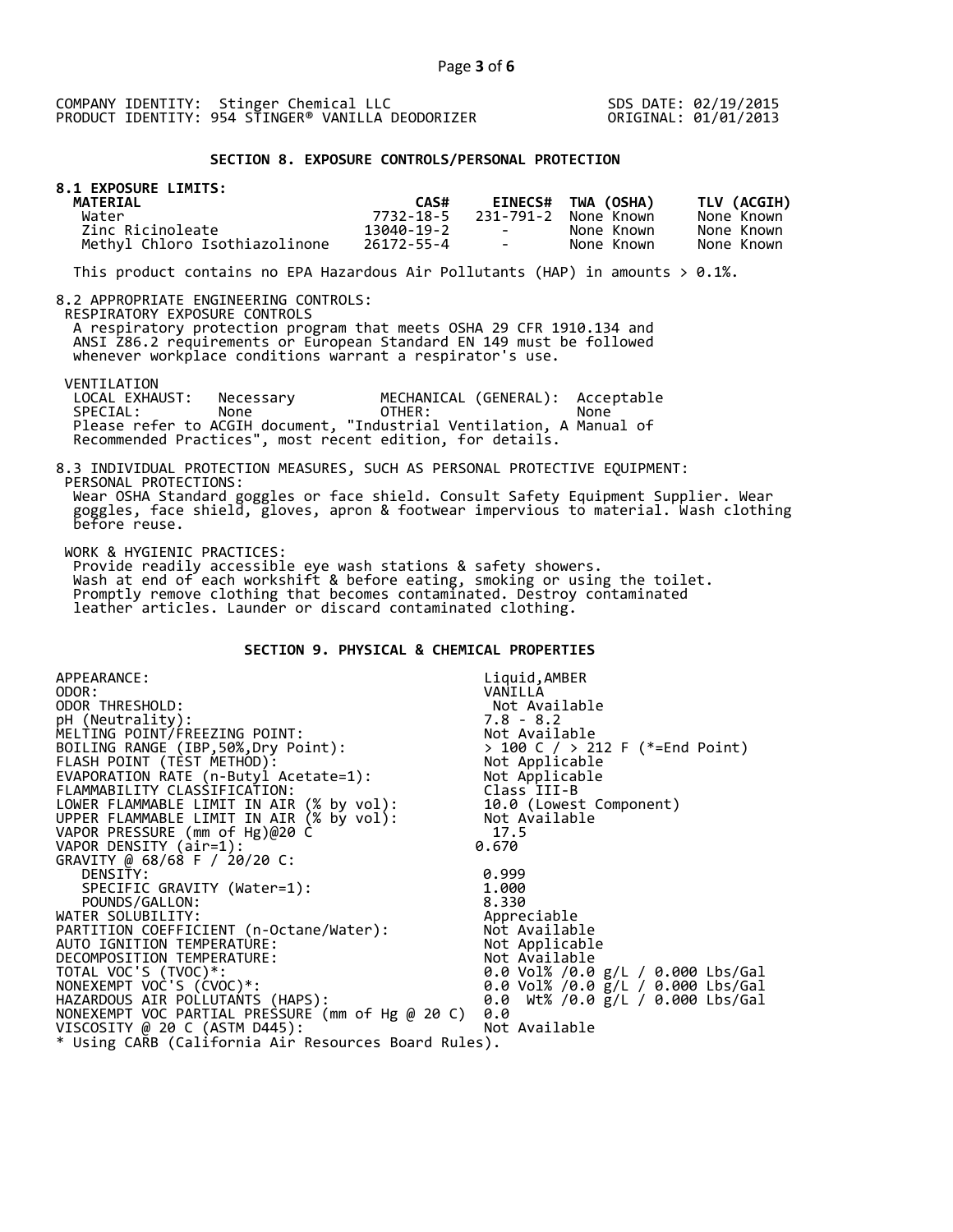SDS DATE: 02/19/2015 ORIGINAL: 01/01/2013

#### **SECTION 10. STABILITY & REACTIVITY**

10.1 REACTIVITY & CHEMICAL STABILITY: Stable under normal conditions, no hazardous reactions when kept from incompatibles.

10.2 POSSIBILITY OF HAZARDOUS REACTIONS & CONDITIONS TO AVOID: Isolate from extreme heat, & open flame.

10.3 INCOMPATIBLE MATERIALS: Isolate from oxidizers.

10.4 HAZARDOUS DECOMPOSITION PRODUCTS: Carbon oxides, zinc oxide.

10.5 HAZARDOUS POLYMERIZATION: Will not occur.

# **SECTION 11. TOXICOLOGICAL INFORMATION**

#### **11.1 ACUTE HAZARDS**

 11.11 EYE & SKIN CONTACT: Acute overexposure can cause irritation to skin. Acute overexposure can cause irritation to eyes.

11.12 INHALATION:

 11.13 SWALLOWING: Swallowing can cause abdominal irritation, nausea, vomiting & diarrhea.

#### **11.2 SUBCHRONIC HAZARDS/CONDITIONS AGGRAVATED**

 MEDICAL CONDITIONS AGGRAVATED BY EXPOSURE: Pre-existing disorders of any target organs mentioned in this Document can be aggravated by over-exposure by routes of entry to components of this product. Persons with these disorders should avoid use of this product.

#### **11.3 CHRONIC HAZARDS**

 11.31 CANCER, REPRODUCTIVE & OTHER CHRONIC HAZARDS: This product has no carcinogens listed by IARC, NTP, NIOSH, OSHA or ACGIH, as of this date, greater or equal to 0.1%.

11.32 TARGET ORGANS: May cause damage to target organs, based on animal data.

11.33 IRRITANCY: Irritating to contaminated tissue.

11.34 SENSITIZATION: No component is known as a sensitizer.

11.35 MUTAGENICITY: No known reports of mutagenic effects in humans.

11.36 EMBRYOTOXICITY: No known reports of embryotoxic effects in humans.

11.37 TERATOGENICITY: No known reports of teratogenic effects in humans.

11.38 REPRODUCTIVE TOXICITY: No known reports of reproductive effects in humans.

 A MUTAGEN is a chemical which causes permanent changes to genetic material (DNA) such that the changes will propagate across generational lines. An EMBRYOTOXIN is a chemical which causes damage to a developing embryo (such as: within the first 8 weeks of pregnancy in humans), but the damage does not propagate across generational lines. A TERATOGEN is a chemical which causes damage to a developing fetus, but the damage does not propagate across generational lines. A REPRODUCTIVE TOXIN is any substance which interferes in any way with the reproductive process.

# 11.4 MAMMALIAN TOXICITY INFORMATION

No mammalian information is available on this product.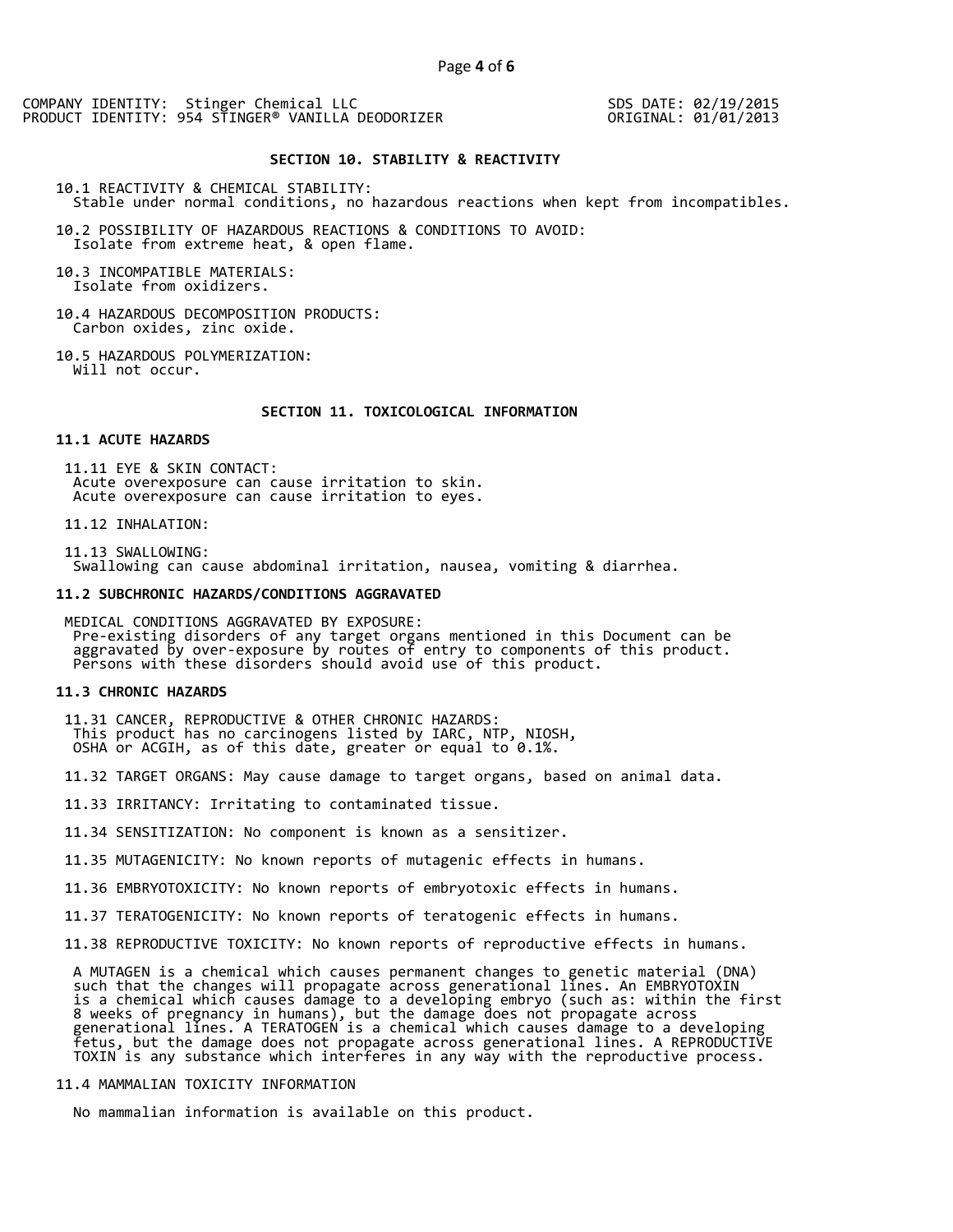SDS DATE: 02/19/2015 ORIGINAL: 01/01/2013

#### **SECTION 12. ECOLOGICAL INFORMATION**

#### **12.1 ALL WORK PRACTICES MUST BE AIMED AT ELIMINATING ENVIRONMENTAL CONTAMINATION.**

12.2 EFFECT OF MATERIAL ON PLANTS AND ANIMALS: This product may be harmful or fatal to plant and animal life if released into the environment. Refer to Section 11 (Toxicological Information) for further data on the effects of this product's components on test animals.

12.3 EFFECT OF MATERIAL ON AQUATIC LIFE: No aquatic environmental information is available on this product.

12.4 MOBILITY IN SOIL This material is a mobile liquid.

12.5 DEGRADABILITY This product is completely biodegradable.

12.6 ACCUMULATION Bioaccumulation of this product has not been determined.

## **SECTION 13. DISPOSAL CONSIDERATIONS**

Processing, use or contamination may change the waste disposal requirements. Do not dispose of on land, in surface waters, or in storm drains. Waste should be recycled or disposed of in accordance with regulations. Large amounts should be collected for reuse or consigned to licensed waste haulers for disposal. **ALL DISPOSAL MUST BE IN ACCORDANCE WITH ALL FEDERAL, STATE, PROVINCIAL, AND LOCAL REGULATIONS. IF IN DOUBT, CONTACT PROPER AGENCIES.** 

## **SECTION 14. TRANSPORT INFORMATION**

MARINE POLLUTANT: No DOT/TDG SHIP NAME: Not Regulated DRUM LABEL:<br>IATA / ICAO: IATA / ICAO: Not Regulated<br>IMO / IMDG: Not Regulated Not Regulated EMERGENCY RESPONSE GUIDEBOOK NUMBER: None

# **SECTION 15. REGULATORY INFORMATION**

**15.1 EPA REGULATION: SARA SECTION 311/312 HAZARDS: None Known** 

All components of this product are on the TSCA list. This material contains no known products restricted under SARA Title III, Section 313 in amounts greater or equal to 1%.

**15.2 STATE REGULATIONS:**

 THIS PRODUCT MEETS REQUIREMENTS OF SOUTHERN CALIFORNIA AQMD RULE 443.1 & SIMILAR REGULATIONS

 CALIFORNIA SAFE DRINKING WATER & TOXIC ENFORCEMENT ACT (PROPOSITION 65): This product contains no chemicals known to the State of California to cause cancer or reproductive toxicity.

#### **15.3 INTERNATIONAL REGULATIONS**

 The identified components of this product are listed on the chemical inventories of the following countries: Australia (AICS), Canada (DSL or NDSL), China (IECSC), Europe (EINECS, ELINCS), Japan (METI/CSCL, MHLW/ISHL), South Korea (KECI), New Zealand (NZIoC), Philippines (PICCS), Switzerland (SWISS), Taiwan (NECSI), USA (TSCA).

**15.4 CANADA: WORKPLACE HAZARDOUS MATERIALS INFORMATION SYSTEM (WHMIS)**  D2B: Irritating to skin / eyes.

 This product was classified using the hazard criteria of the Controlled Products Regulations (CPR). This Document contains all information required by the CPR.